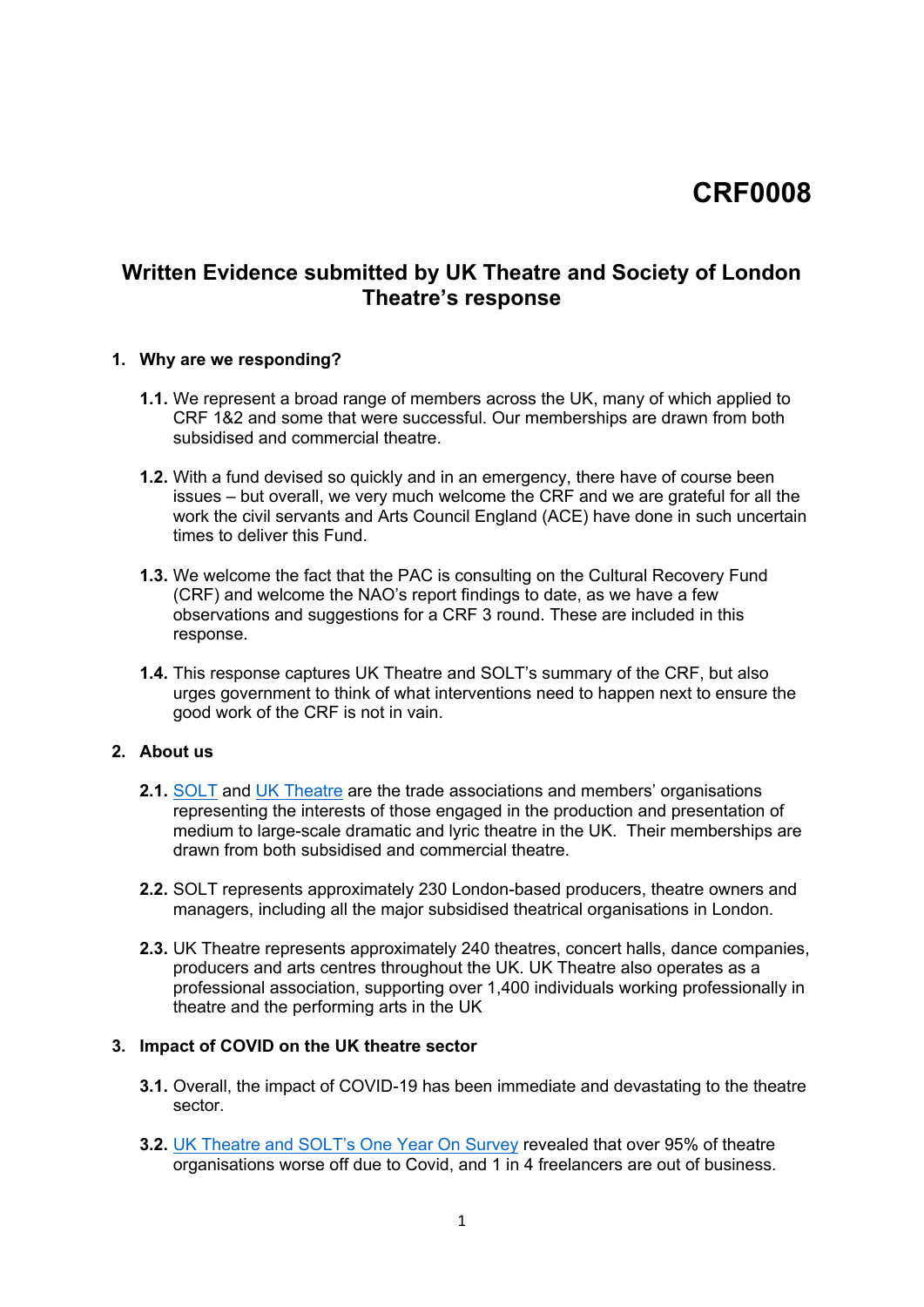- **3.3.** Due to the Government's imposition of lockdown in response to COVID-19, the total closure of the sector was required, removing all the sector's trading income at a stroke and throwing the sector into crisis.
- **3.4.** To give some context of the loss of income, in 2020 [Oxford](https://www.creativeindustriesfederation.com/sites/default/files/inline-images/20200716_OE_Slides_new%20ACE%20data%20-%20Clean%20-%20with%20NEMO%20caveat.pdf) [Economics](https://www.creativeindustriesfederation.com/sites/default/files/inline-images/20200716_OE_Slides_new%20ACE%20data%20-%20Clean%20-%20with%20NEMO%20caveat.pdf) said the theatre industry might lose £3bn in turnover compared to 2019 (-61%).
- **3.5.** It has been a year of incredible challenges and would have been even bleaker were it not for Government support schemes including the Cultural Recovery Fund, JRS and SEISS.

### **4. Communication / understanding**

- **4.1.** The theatre sector, although one sector, is often distinguished into two parts: the 'subsidised' and the 'commercial'.
- **4.2.** We suggest that organisations that are not regularly funded by ACE and those in the commercial part of the sector need a portfolio manager who might act as relationship manager for such organisations. Once established this could then also build further understanding of this part of the sector.
- **4.3.** UK Theatre and SOLT work hard to connect both parts of the sector and share news. However, the CRF process has highlighted that DCMS and ACE need to do more work to speak with parts of the sector who aren't National Portfolio Organisations or in receipts of funding grants of any kind. These groups were at risk of not being reached.
- **4.4.** We understand that DCMS is looking at how they better understand the way the commercial sector works. We very warmly welcome this and we will continue to connect our commercial members into both DCMS and ACE so that a rigorous understanding of how the commercial sector works would benefit a CRF 3 and other policy making moving forwards.
- **4.5.** The often late commutation of changes to the process has led to organisations incurring extra costs, which could have been avoided.

### **5. Eligibility**

- **5.1.** In the commercial sector it is usual practice for each show to operate as new individual company (because funding is raised on a per show basis), therefore the CRF eligibility requirement to have several years of company accounts made a significant number of shows ineligible.
- **5.2. Dates:** We find it hard to understand the date requirements for eligibility. For example, why should a day's difference of how long a company has operated be a reason to be ineligible? These have been felt to be arbitrary and an unnecessary hurdle for some companies.
- **5.3.** We understand the need to ensure applicants are 'real' but these shows were on sale and very real but ineligible for either grants or loans.
- **5.4.** The minimum size of the loan meant that many companies who would have been interested could not apply.
- **6. Use**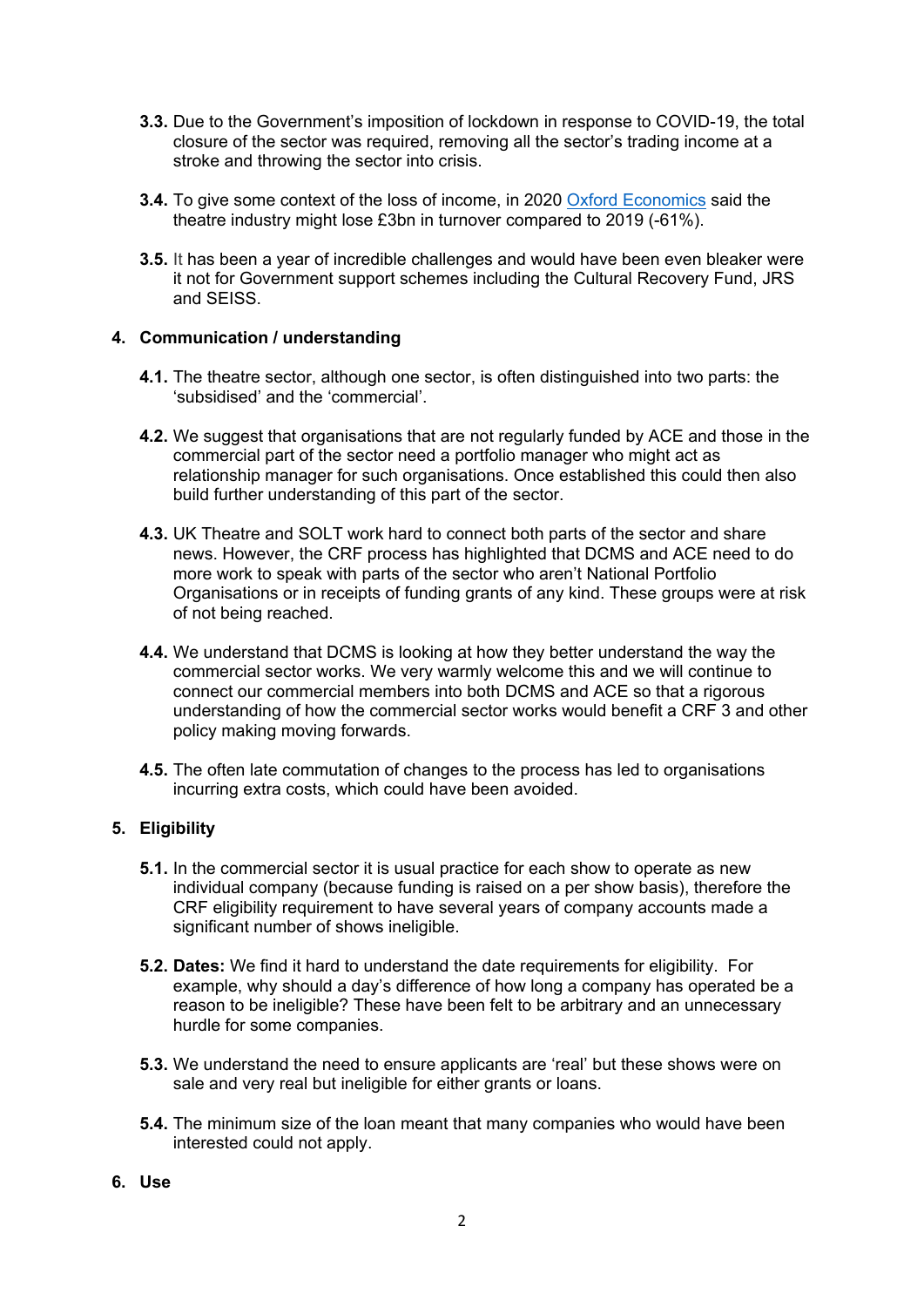**6.1.** The rules dictating on what and when money had to be spent have been seen as frustratingly rigid – which we understand led to many organisations not applying.

## **7. Process and language**

- **7.1.** The Grantium process and language used was much more in keeping with how notfor-profits run their businesses.
- **7.2.** Many commercial operators have had to employ external advisors to help navigate the forms, especially in the preparation of budgets. For example - the term 'reserve' is felt to be a not-for-profit term. It has a different meaning and application in a commercially run business.

### **8. Uncertainty and planning**

**8.1.** With CRF 2, as it stands, funds have to be spent by 30 June. But what isn't clearly understood is what restrictions are going to be in place leading up to that date and immediately after. This makes it very hard to make spending commitments with the lead in time required.

#### **9. Monitoring**

**9.1.** It would be good to see reports on monitoring against the criteria like inclusion and diversity.

#### **10. What needs to happen next**

### **10.1. CRF 3**

- **10.1.1.** We would welcome a CRF 3 because, despite a number of theatres and performing arts organisations having received loans these must be repaid with interest.
- **10.1.2.** On the basis that theatres may be unable to re-open at full capacity until considerably later in the year, a CRF 3 is one of the additional interventions that is needed to sustain organisations and to generate employment for our freelance workforce – in person, online, and outside of the performance space through community and education activity.
- **10.1.3.** For a CRF 3 we would suggest that there is more support for touring producers - enabling them to take risk on getting shows back on the road in autumn.
- **10.1.4.** We would also like to see that the theatre supply chain is further supported through CRF 3.
- **10.1.5.** Extend the period in which organisations can use their CRF grants to sustain their businesses whilst theatres await being able to reopen in full.
- **10.2.** We look forward to continuing to work closely with government and industry partners, welcoming audiences safely back into theatres and playing a part in the national economic and social recovery. However, although CRF has been useful, we